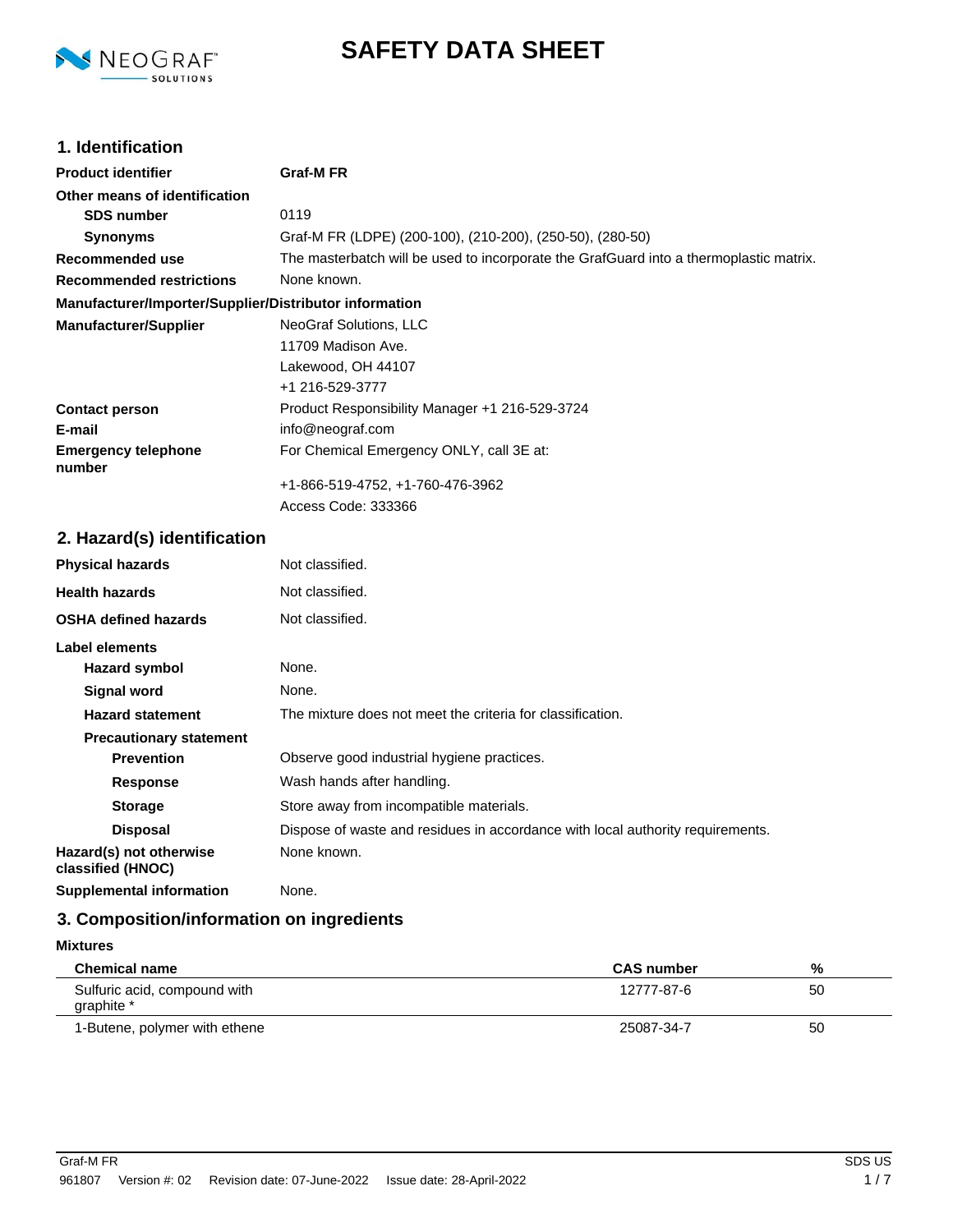| <b>Composition comments</b>                                                      | All concentrations are in percent by weight unless ingredient is a gas. Gas concentrations are in<br>percent by volume.                                                                                                                                                                                                                                                                                                                                 |
|----------------------------------------------------------------------------------|---------------------------------------------------------------------------------------------------------------------------------------------------------------------------------------------------------------------------------------------------------------------------------------------------------------------------------------------------------------------------------------------------------------------------------------------------------|
|                                                                                  | *Third-party analysis found that any naturally occurring Respirable Crystalline Silica (RCS) that<br>may exist as an impurity in this substance is inextricably bound, environmentally unavailable and<br>at de minimis concentration. Thus, in its current and anticipated future physical state, the<br>substance is incapable of causing toxicologically relevant RCS exposure under either normal<br>conditions of use or in case of extreme upset. |
| 4. First-aid measures                                                            |                                                                                                                                                                                                                                                                                                                                                                                                                                                         |
| <b>Inhalation</b>                                                                | Move to fresh air. Call a physician if symptoms develop or persist.                                                                                                                                                                                                                                                                                                                                                                                     |
| <b>Skin contact</b>                                                              | Wash off with soap and water. Get medical attention if irritation develops and persists.                                                                                                                                                                                                                                                                                                                                                                |
| Eye contact                                                                      | Rinse with water. Get medical attention if irritation develops and persists.                                                                                                                                                                                                                                                                                                                                                                            |
| Ingestion                                                                        | Rinse mouth. Get medical attention if symptoms occur.                                                                                                                                                                                                                                                                                                                                                                                                   |
| <b>Most important</b><br>symptoms/effects, acute and<br>delayed                  | Exposure may cause temporary irritation, redness, or discomfort.                                                                                                                                                                                                                                                                                                                                                                                        |
| Indication of immediate<br>medical attention and special<br>treatment needed     | Treat symptomatically.                                                                                                                                                                                                                                                                                                                                                                                                                                  |
| <b>General information</b>                                                       | Ensure that medical personnel are aware of the material(s) involved, and take precautions to<br>protect themselves.                                                                                                                                                                                                                                                                                                                                     |
| 5. Fire-fighting measures                                                        |                                                                                                                                                                                                                                                                                                                                                                                                                                                         |
| Suitable extinguishing media                                                     | Use fire-extinguishing media appropriate for surrounding materials.                                                                                                                                                                                                                                                                                                                                                                                     |
| Unsuitable extinguishing<br>media                                                | Do not use water jet as an extinguisher, as this will spread the fire.                                                                                                                                                                                                                                                                                                                                                                                  |
| Specific hazards arising from<br>the chemical                                    | During fire, gases hazardous to health may be formed. Carbon oxides (COx). Sulfur Oxides (SOx).                                                                                                                                                                                                                                                                                                                                                         |
| Special protective equipment<br>and precautions for firefighters                 | Self-contained breathing apparatus and full protective clothing must be worn in case of fire.                                                                                                                                                                                                                                                                                                                                                           |
| <b>Fire fighting</b><br>equipment/instructions                                   | Move containers from fire area if you can do so without risk.                                                                                                                                                                                                                                                                                                                                                                                           |
| <b>Specific methods</b>                                                          | Use standard firefighting procedures and consider the hazards of other involved materials.                                                                                                                                                                                                                                                                                                                                                              |
| <b>General fire hazards</b>                                                      | No unusual fire or explosion hazards noted.                                                                                                                                                                                                                                                                                                                                                                                                             |
| 6. Accidental release measures                                                   |                                                                                                                                                                                                                                                                                                                                                                                                                                                         |
| <b>Personal precautions,</b><br>protective equipment and<br>emergency procedures | Keep unnecessary personnel away. For personal protection, see section 8 of the SDS.                                                                                                                                                                                                                                                                                                                                                                     |
| <b>Methods and materials for</b><br>containment and cleaning up                  | Stop the flow of material, if this is without risk. Following product recovery, flush area with water.<br>For waste disposal, see section 13 of the SDS.                                                                                                                                                                                                                                                                                                |
| <b>Environmental precautions</b>                                                 | Avoid discharge into drains, water courses or onto the ground.                                                                                                                                                                                                                                                                                                                                                                                          |

**7. Handling and storage**

**Precautions for safe handling** Avoid prolonged exposure. Observe good industrial hygiene practices. Store in tightly closed container. Store away from incompatible materials (see Section 10 of the SDS). **Conditions for safe storage, including any incompatibilities**

# **8. Exposure controls/personal protection**

#### **Occupational exposure limits**

| <b>U.S. - OSHA</b><br><b>Components</b>                        | <b>Type</b> | Value            | <b>Form</b>          |
|----------------------------------------------------------------|-------------|------------------|----------------------|
| Sulfuric acid, compound<br>with graphite * (CAS<br>12777-87-6) | PEL         | $5 \text{ mg/m}$ | Respirable fraction. |
|                                                                |             | 15 mg/m $3$      | Total dust           |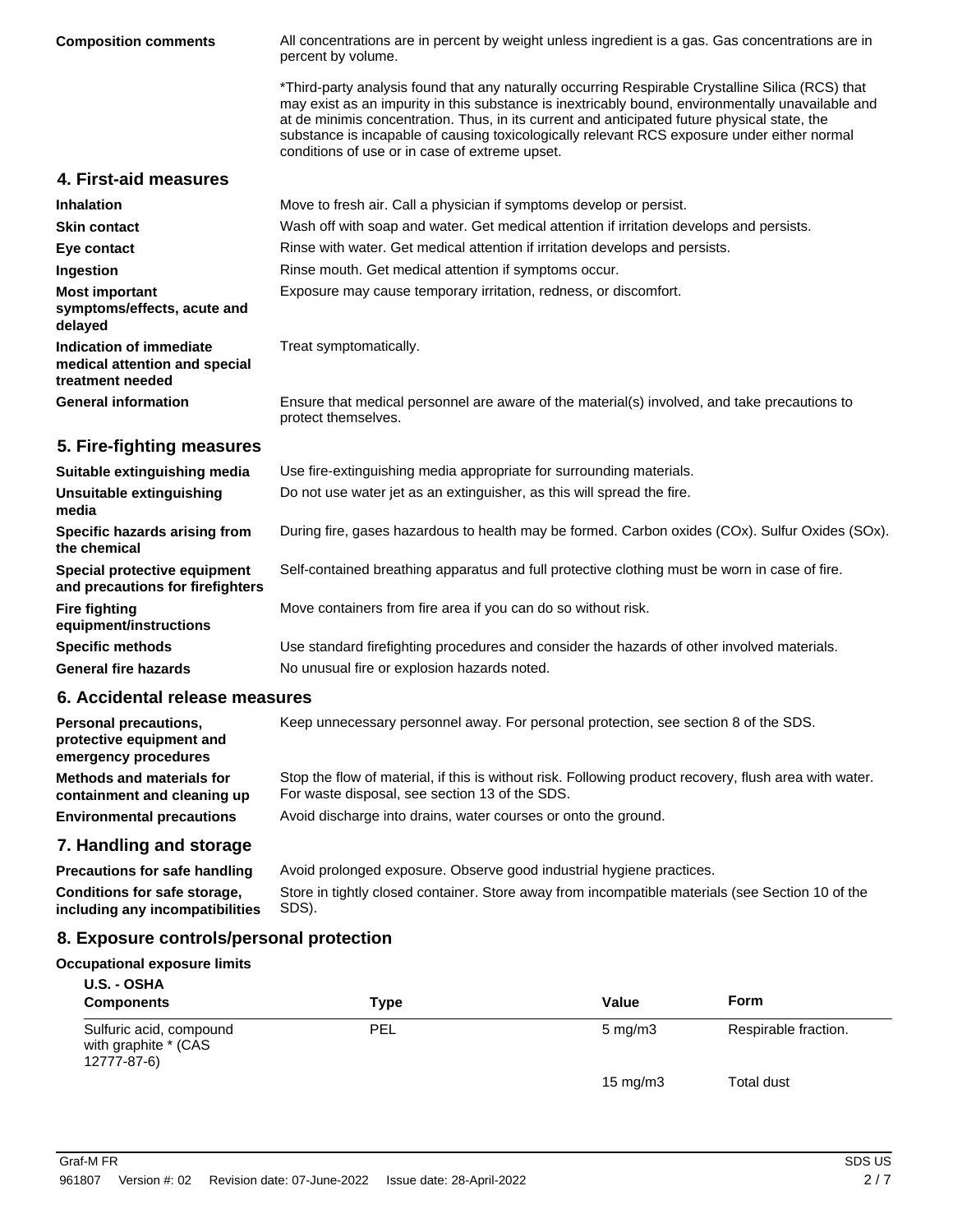| US. OSHA Table Z-3 (29 CFR 1910.1000)<br><b>Components</b>     | <b>Type</b>                                                                                                                                                                                                                                                                                                                                                        | Value             | Form                  |
|----------------------------------------------------------------|--------------------------------------------------------------------------------------------------------------------------------------------------------------------------------------------------------------------------------------------------------------------------------------------------------------------------------------------------------------------|-------------------|-----------------------|
| 1-Butene, polymer with<br>ethene (CAS 25087-34-7)              | <b>TWA</b>                                                                                                                                                                                                                                                                                                                                                         | $5$ mg/m $3$      | Respirable fraction.  |
|                                                                |                                                                                                                                                                                                                                                                                                                                                                    | $15 \text{ mg/m}$ | Total dust.           |
|                                                                |                                                                                                                                                                                                                                                                                                                                                                    | 50 mppcf          | Total dust.           |
|                                                                |                                                                                                                                                                                                                                                                                                                                                                    | 15 mppcf          | Respirable fraction.  |
| <b>ACGIH</b>                                                   |                                                                                                                                                                                                                                                                                                                                                                    |                   |                       |
| <b>Components</b>                                              | <b>Type</b>                                                                                                                                                                                                                                                                                                                                                        | Value             | <b>Form</b>           |
| Sulfuric acid, compound<br>with graphite * (CAS<br>12777-87-6) | <b>TWA</b>                                                                                                                                                                                                                                                                                                                                                         | $3$ mg/m $3$      | Respirable particles. |
|                                                                |                                                                                                                                                                                                                                                                                                                                                                    | $10 \text{ mg/m}$ | Inhalable particles.  |
| <b>Biological limit values</b>                                 | No biological exposure limits noted for the ingredient(s).                                                                                                                                                                                                                                                                                                         |                   |                       |
| Appropriate engineering<br>controls                            | Good general ventilation should be used. Ventilation rates should be matched to conditions. If<br>applicable, use process enclosures, local exhaust ventilation, or other engineering controls to<br>maintain airborne levels below recommended exposure limits. If exposure limits have not been<br>established, maintain airborne levels to an acceptable level. |                   |                       |
| <b>Eye/face protection</b>                                     | Individual protection measures, such as personal protective equipment<br>Wear safety glasses with side shields (or goggles).                                                                                                                                                                                                                                       |                   |                       |
| <b>Skin protection</b>                                         |                                                                                                                                                                                                                                                                                                                                                                    |                   |                       |
| <b>Hand protection</b>                                         | Wear appropriate chemical resistant gloves. Glove material: nitrile. Use gloves with breakthrough<br>time of 15 - 120 minutes. Minimum glove thickness 0.1-0.3 mm.                                                                                                                                                                                                 |                   |                       |
| <b>Skin protection</b>                                         |                                                                                                                                                                                                                                                                                                                                                                    |                   |                       |
| Other                                                          | Wear suitable protective clothing.                                                                                                                                                                                                                                                                                                                                 |                   |                       |
| <b>Respiratory protection</b>                                  | In case of insufficient ventilation, wear suitable respiratory equipment.                                                                                                                                                                                                                                                                                          |                   |                       |
| <b>Thermal hazards</b>                                         | Wear appropriate thermal protective clothing, when necessary.                                                                                                                                                                                                                                                                                                      |                   |                       |
| <b>General hygiene</b><br>considerations                       | Always observe good personal hygiene measures, such as washing after handling the material<br>and before eating, drinking, and/or smoking. Routinely wash work clothing and protective<br>equipment to remove contaminants.                                                                                                                                        |                   |                       |

# **9. Physical and chemical properties**

| Appearance                                   |                                                      |
|----------------------------------------------|------------------------------------------------------|
| <b>Physical state</b>                        | Solid.                                               |
| <b>Form</b>                                  | Pellets, Beads,                                      |
| Color                                        | Gray to black.                                       |
| Odor                                         | Odorless.                                            |
| <b>Odor threshold</b>                        | Not relevant.                                        |
| рH                                           | Not applicable as the product is insoluble in water. |
| Melting point/freezing point                 | 239 - 275 °F (115 - 135 °C)                          |
| Initial boiling point and boiling<br>range   | Not relevant.                                        |
| <b>Flash point</b>                           | $> 572$ °F ( $> 300$ °C)                             |
| <b>Evaporation rate</b>                      | Not relevant.                                        |
| Flammability (solid, gas)                    | Will burn if involved in a fire.                     |
| Upper/lower flammability or explosive limits |                                                      |
| Explosive limit - lower (%)                  | Not relevant.                                        |
| Explosive limit - upper (%)                  | Not relevant.                                        |
| Vapor pressure                               | Not relevant.                                        |
| Vapor density                                | Not relevant.                                        |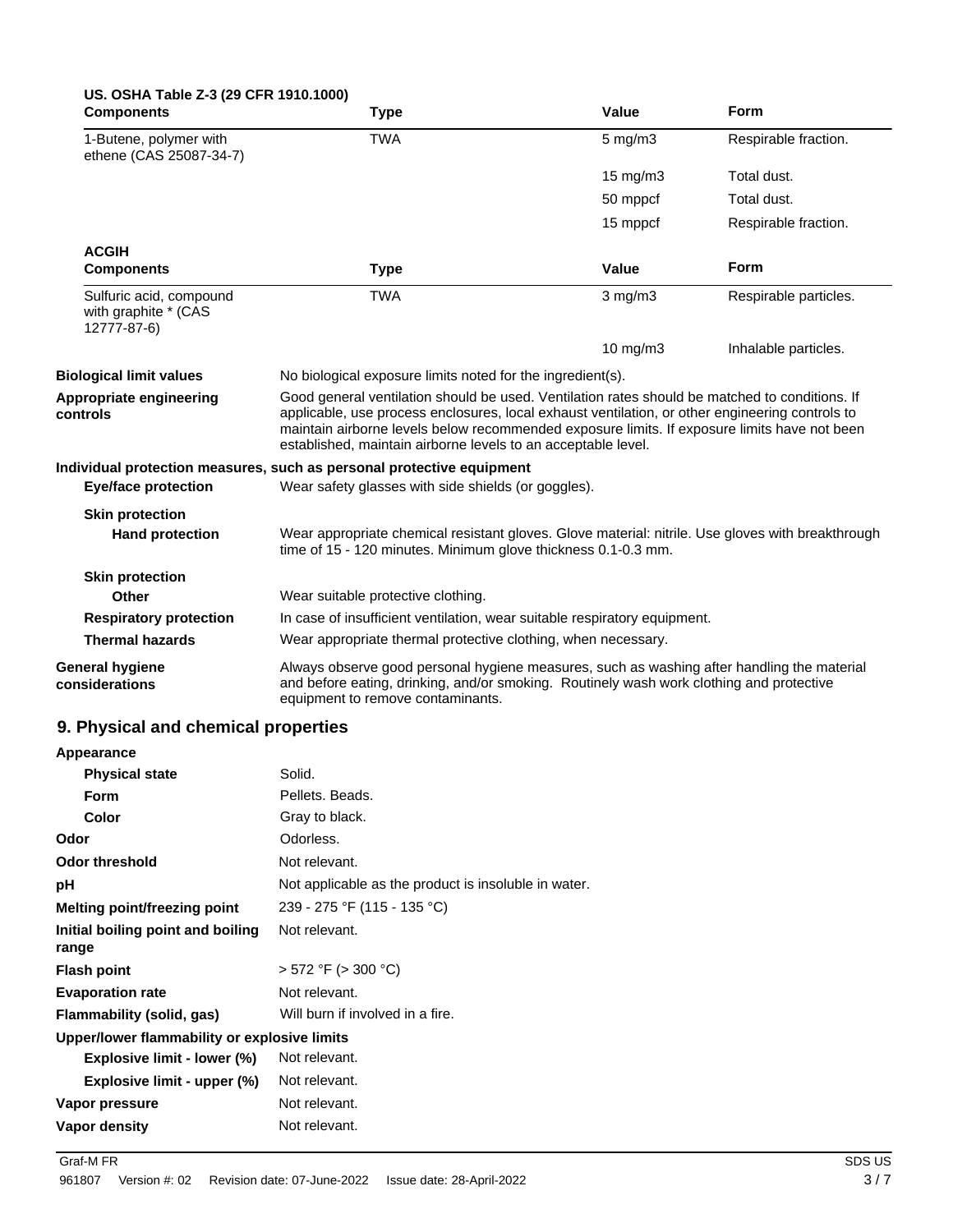| <b>Relative density</b>                           | Not relevant.                                                                                 |
|---------------------------------------------------|-----------------------------------------------------------------------------------------------|
| Solubility(ies)                                   |                                                                                               |
| Solubility (water)                                | $< 0.1$ % Insoluble.                                                                          |
| <b>Partition coefficient</b><br>(n-octanol/water) | Not relevant.                                                                                 |
| <b>Auto-ignition temperature</b>                  | $> 572$ °F ( $> 300$ °C)                                                                      |
| <b>Decomposition temperature</b>                  | $> 572$ °F ( $> 300$ °C)                                                                      |
| <b>Viscosity</b>                                  | Not relevant.                                                                                 |
| <b>Other information</b>                          |                                                                                               |
| <b>Explosive properties</b>                       | Not explosive.                                                                                |
| <b>Kinematic viscosity</b>                        | Not relevant.                                                                                 |
| <b>Oxidizing properties</b>                       | Not oxidizing.                                                                                |
| <b>Percent volatile</b>                           | Not relevant.                                                                                 |
| 10. Stability and reactivity                      |                                                                                               |
| <b>Reactivity</b>                                 | The product is stable and non-reactive under normal conditions of use, storage and transport. |
| <b>Chemical stability</b>                         | Material is stable under normal conditions.                                                   |
| Possibility of hazardous<br>reactions             | No dangerous reaction known under conditions of normal use.                                   |
| <b>Conditions to avoid</b>                        | Contact with incompatible materials.                                                          |
| Incompatible materials                            | Strong oxidizing agents.                                                                      |
| <b>Hazardous decomposition</b>                    | No hazardous decomposition products are known.                                                |

# **11. Toxicological information**

# **Information on likely routes of exposure**

| <b>Inhalation</b>                                                                  | No adverse effects due to inhalation are expected.               |  |
|------------------------------------------------------------------------------------|------------------------------------------------------------------|--|
| Prolonged skin contact may cause temporary irritation.<br><b>Skin contact</b>      |                                                                  |  |
| Eye contact                                                                        | Direct contact with eyes may cause temporary irritation.         |  |
| Expected to be a low ingestion hazard.<br>Ingestion                                |                                                                  |  |
| Symptoms related to the<br>physical, chemical and<br>toxicological characteristics | Exposure may cause temporary irritation, redness, or discomfort. |  |

#### **Information on toxicological effects**

#### **Acute toxicity**

**products**

| <b>Components</b>                              | <b>Species</b>                                                | <b>Test Results</b>                                                                      |
|------------------------------------------------|---------------------------------------------------------------|------------------------------------------------------------------------------------------|
| 1-Butene, polymer with ethene (CAS 25087-34-7) |                                                               |                                                                                          |
| Acute                                          |                                                               |                                                                                          |
| Oral                                           |                                                               |                                                                                          |
| LD50                                           | Rat                                                           | 4000 mg/kg                                                                               |
| <b>Skin corrosion/irritation</b>               | Prolonged skin contact may cause temporary irritation.        |                                                                                          |
| Serious eye damage/eye<br>irritation           | Direct contact with eyes may cause temporary irritation.      |                                                                                          |
| Respiratory or skin sensitization              |                                                               |                                                                                          |
| <b>Respiratory sensitization</b>               | Not a respiratory sensitizer.                                 |                                                                                          |
| <b>Skin sensitization</b>                      | This product is not expected to cause skin sensitization.     |                                                                                          |
| <b>Germ cell mutagenicity</b>                  | mutagenic or genotoxic.                                       | No data available to indicate product or any components present at greater than 0.1% are |
| Carcinogenicity                                | Not classifiable as to carcinogenicity to humans.             |                                                                                          |
|                                                | <b>IARC Monographs. Overall Evaluation of Carcinogenicity</b> |                                                                                          |
| Not listed.                                    |                                                               |                                                                                          |
| <b>NTP Report on Carcinogens</b>               |                                                               |                                                                                          |
| Not listed.                                    |                                                               |                                                                                          |
| Graf-M FR                                      |                                                               | SDS US                                                                                   |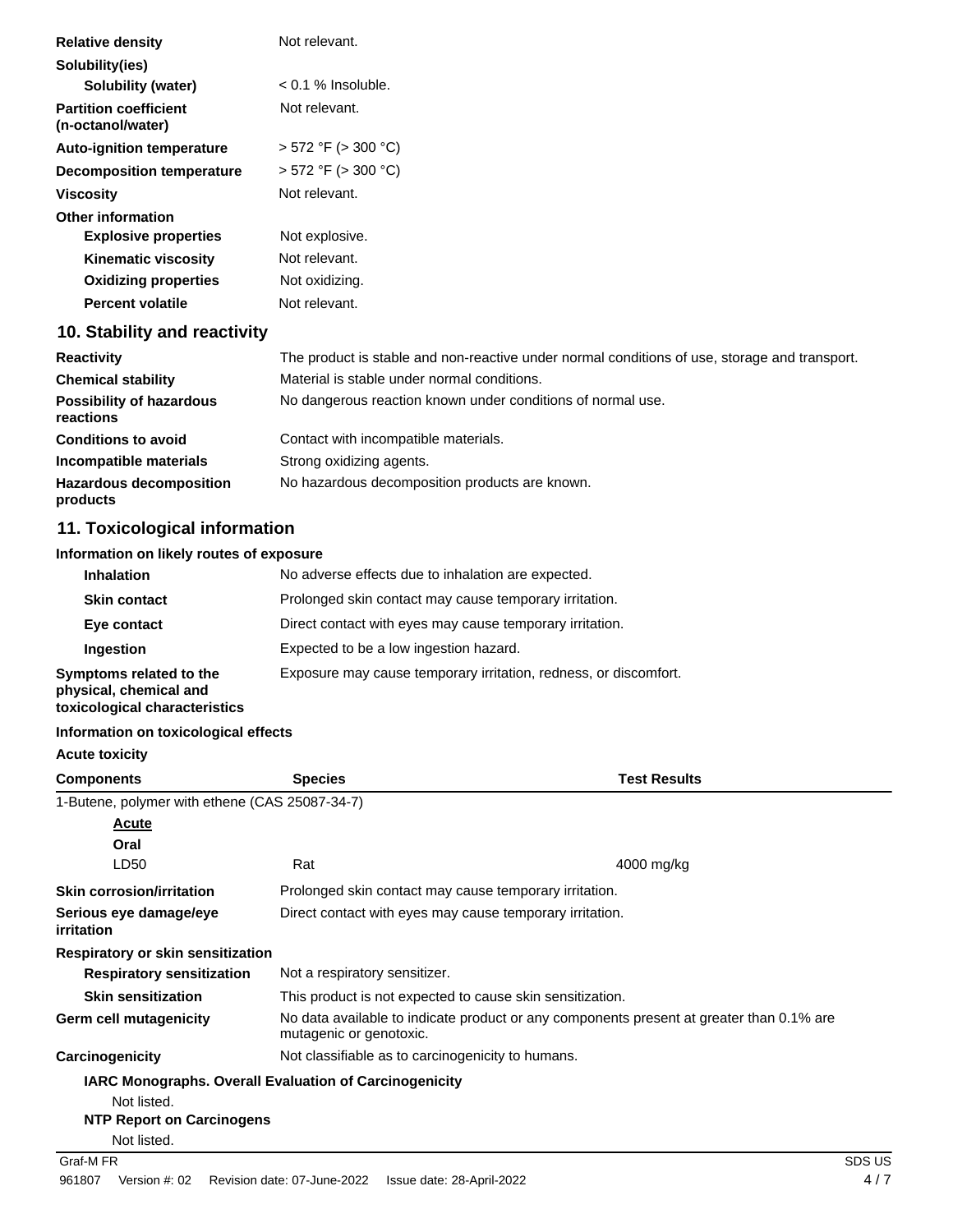|                                                       | <b>OSHA Specifically Requiated Substances (29 CFR 1910.1001-1053)</b>                          |
|-------------------------------------------------------|------------------------------------------------------------------------------------------------|
| Not listed.                                           |                                                                                                |
| <b>Reproductive toxicity</b>                          | This product is not expected to cause reproductive or developmental effects.                   |
| Specific target organ toxicity -<br>single exposure   | Not classified.                                                                                |
| Specific target organ toxicity -<br>repeated exposure | Not classified.                                                                                |
| <b>Aspiration hazard</b>                              | Not an aspiration hazard.                                                                      |
| 12. Ecological information                            |                                                                                                |
| <b>Ecotoxicity</b>                                    | The product is not classified as environmentally hazardous. However, this does not exclude the |

| <b>LUULUAIUILY</b>               | THE product is not classified as erryliginieritally hazardous. I lowever, this does not exclude the<br>possibility that large or frequent spills can have a harmful or damaging effect on the environment. |
|----------------------------------|------------------------------------------------------------------------------------------------------------------------------------------------------------------------------------------------------------|
| Persistence and degradability    | No data is available on the degradability of any ingredients in the mixture.                                                                                                                               |
| <b>Bioaccumulative potential</b> | No data available.                                                                                                                                                                                         |
| Mobility in soil                 | The product is insoluble in water.                                                                                                                                                                         |
| Other adverse effects            | No data available.                                                                                                                                                                                         |

#### **13. Disposal considerations**

| <b>Disposal instructions</b>             | Collect and reclaim or dispose in sealed containers at licensed waste disposal site.                                                                                                                                   |
|------------------------------------------|------------------------------------------------------------------------------------------------------------------------------------------------------------------------------------------------------------------------|
| <b>Local disposal regulations</b>        | Dispose in accordance with all applicable regulations.                                                                                                                                                                 |
| Hazardous waste code                     | The waste code should be assigned in discussion between the user, the producer and the waste<br>disposal company.                                                                                                      |
| Waste from residues / unused<br>products | Dispose of in accordance with local regulations. Empty containers or liners may retain some<br>product residues. This material and its container must be disposed of in a safe manner (see:<br>Disposal instructions). |
| Contaminated packaging                   | Since emptied containers may retain product residue, follow label warnings even after container is<br>emptied. Empty containers should be taken to an approved waste handling site for recycling or<br>disposal.       |

### **14. Transport information**

**DOT**

Not regulated as dangerous goods.

#### **IATA**

Not regulated as dangerous goods.

#### **IMDG**

Not regulated as dangerous goods.

#### **Transport in bulk according to** Not applicable. **Annex II of MARPOL 73/78 and the IBC Code**

### **15. Regulatory information**

#### **US federal regulations**

This product is not known to be a "Hazardous Chemical" as defined by the OSHA Hazard Communication Standard, 29 CFR 1910.1200.

**TSCA Section 12(b) Export Notification (40 CFR 707, Subpt. D)**

Not regulated.

**CERCLA Hazardous Substance List (40 CFR 302.4)**

Not listed.

**SARA 304 Emergency release notification**

Not regulated.

**OSHA Specifically Regulated Substances (29 CFR 1910.1001-1053)**

Not listed.

**Toxic Substances Control Act (TSCA)** All components of the mixture on the TSCA 8(b) inventory are designated "active".

### **Superfund Amendments and Reauthorization Act of 1986 (SARA)**

**SARA 302 Extremely hazardous substance**

Not listed.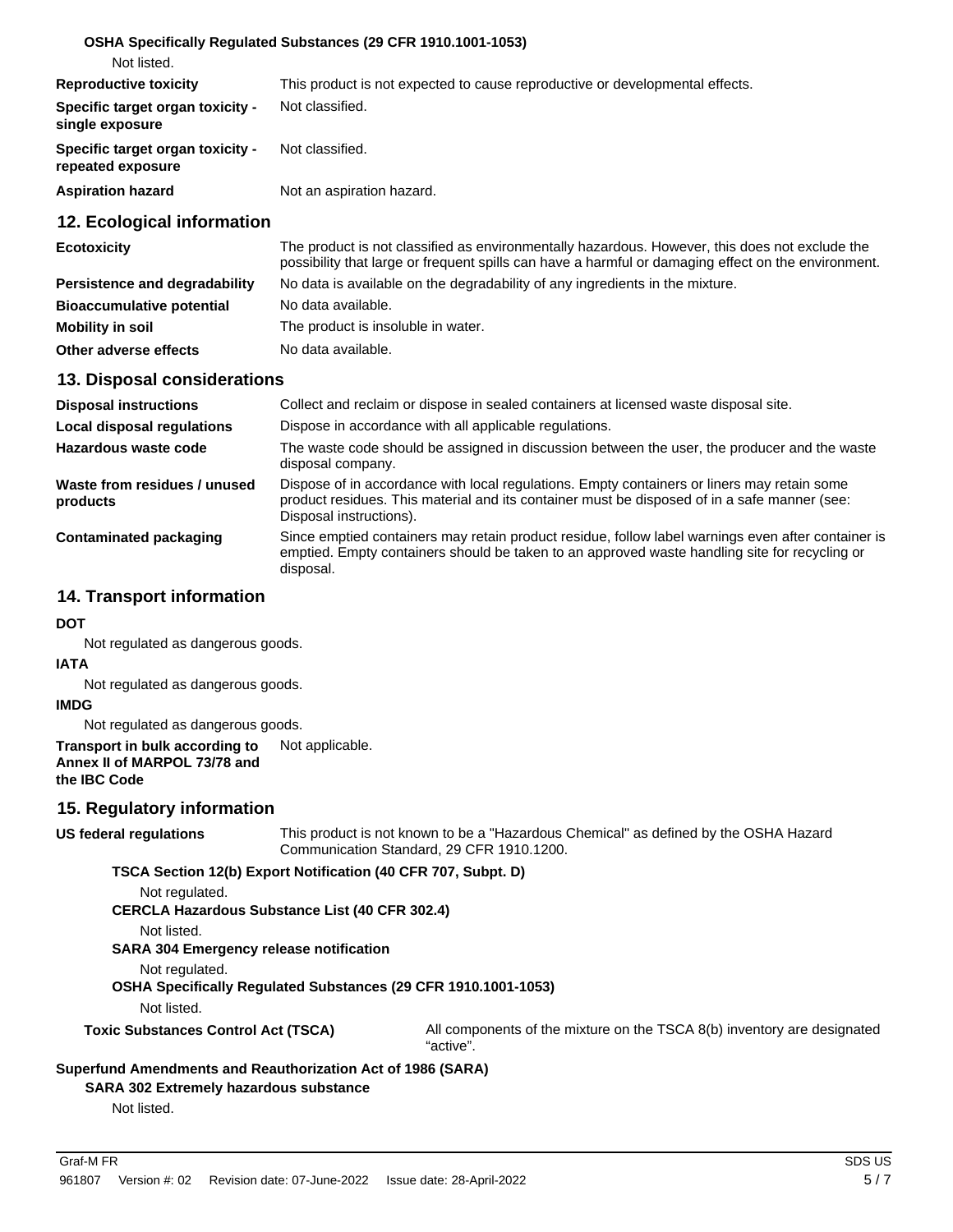#### **SARA 311/312 Hazardous** No **chemical**

# **SARA 313 (TRI reporting)**

Not regulated.

#### **Other federal regulations**

#### **Clean Air Act (CAA) Section 112 Hazardous Air Pollutants (HAPs) List**

Not regulated.

#### **Clean Air Act (CAA) Section 112(r) Accidental Release Prevention (40 CFR 68.130)**

Not regulated.

**Safe Drinking Water Act** Not regulated.

**(SDWA)**

#### **US state regulations**

#### **US. Massachusetts RTK - Substance List**

Not regulated.

**US. New Jersey Worker and Community Right-to-Know Act**

Not listed.

# **US. Pennsylvania Worker and Community Right-to-Know Law**

#### Not listed. **US. Rhode Island RTK**

1-Butene, polymer with ethene (CAS 25087-34-7)

#### **California Proposition 65**

California Safe Drinking Water and Toxic Enforcement Act of 1986 (Proposition 65): This material is not known to contain any chemicals currently listed as carcinogens or reproductive toxins. For more information go to www.P65Warnings.ca.gov.

#### **International Inventories**

| Country(s) or region        | Inventory name                                                            | On inventory (yes/no)* |
|-----------------------------|---------------------------------------------------------------------------|------------------------|
| Australia                   | Australian Inventory of Industrial Chemicals (AICIS)                      | No.                    |
| Canada                      | Domestic Substances List (DSL)                                            | No.                    |
| Canada                      | Non-Domestic Substances List (NDSL)                                       | <b>Yes</b>             |
| China                       | Inventory of Existing Chemical Substances in China (IECSC)                | Yes                    |
| Europe                      | European Inventory of Existing Commercial Chemical<br>Substances (EINECS) | No.                    |
| Europe                      | European List of Notified Chemical Substances (ELINCS)                    | No.                    |
| Japan                       | Inventory of Existing and New Chemical Substances (ENCS)                  | No.                    |
| Korea                       | Existing Chemicals List (ECL)                                             | Yes                    |
| New Zealand                 | New Zealand Inventory                                                     | Yes                    |
| <b>Philippines</b>          | Philippine Inventory of Chemicals and Chemical Substances<br>(PICCS)      | No.                    |
| Taiwan                      | Taiwan Chemical Substance Inventory (TCSI)                                | Yes                    |
| United States & Puerto Rico | Toxic Substances Control Act (TSCA) Inventory                             | Yes                    |
|                             |                                                                           |                        |

\*A "Yes" indicates that all components of this product comply with the inventory requirements administered by the governing country(s) A "No" indicates that one or more components of the product are not listed or exempt from listing on the inventory administered by the governing country(s).

# **16. Other information, including date of preparation or last revision**

| <b>NFPA ratings</b>  |               |
|----------------------|---------------|
| Version #            | 02            |
| <b>Revision date</b> | 07-June-2022  |
| Issue date           | 28-April-2022 |